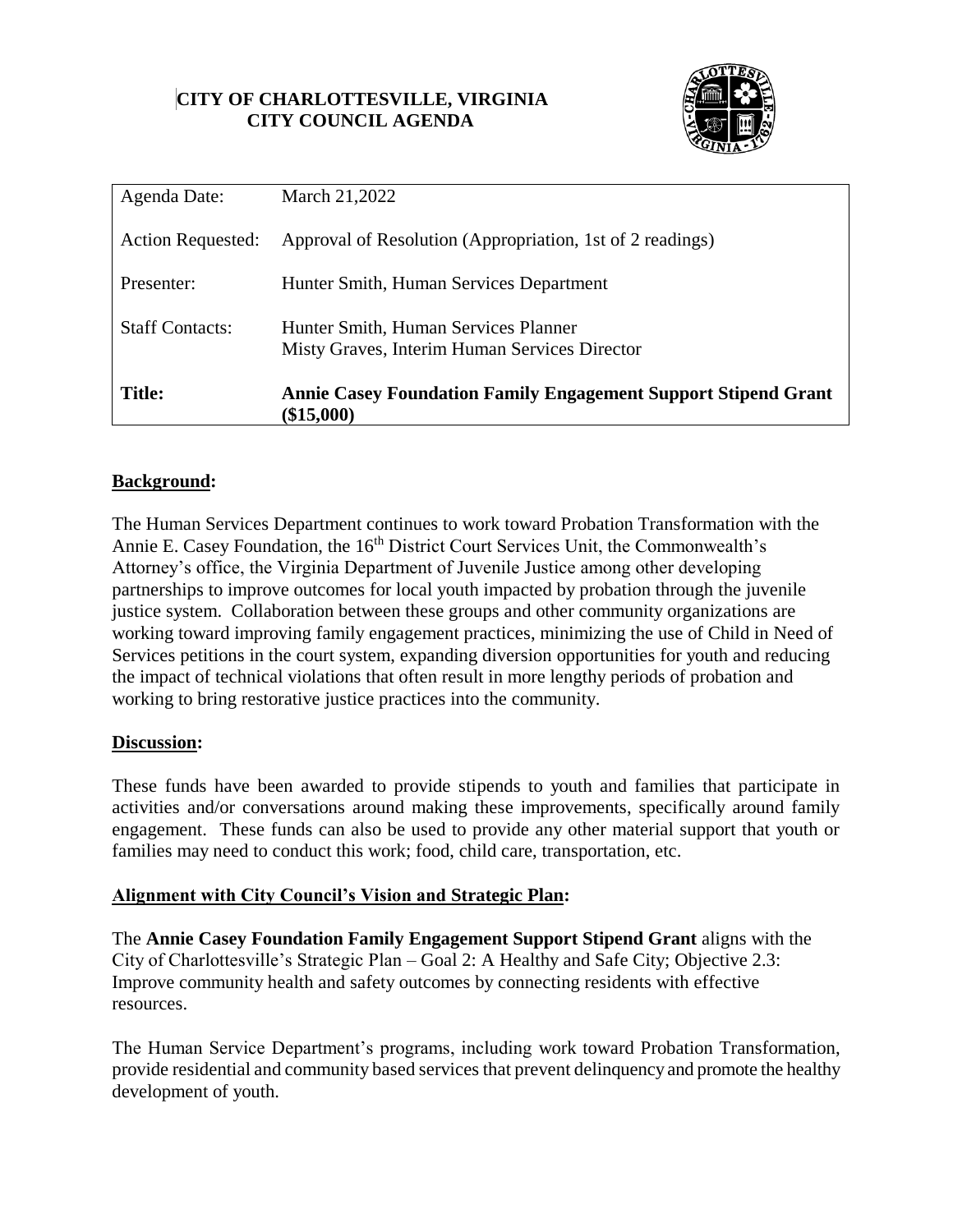# **Community Engagement:**

This grant provides stipends and material supports to community members engaged in probation transformation work through focus groups, ongoing policy and practice improvement meetings and by other means developed through community engagement. Citizens impacted by the juvenile justice system may be invited to participate.

# **Budgetary Impact:**

There is no impact to the General Fund. This grant will be appropriated into a grants fund.

### **Alternatives**:

If the funds are not appropriated, the grant would not be received and the Family Engagement work would not be provided.

# **Recommendation:**

Staff recommends approval and appropriation of funds.

# **Attachment (1):**

Resolution